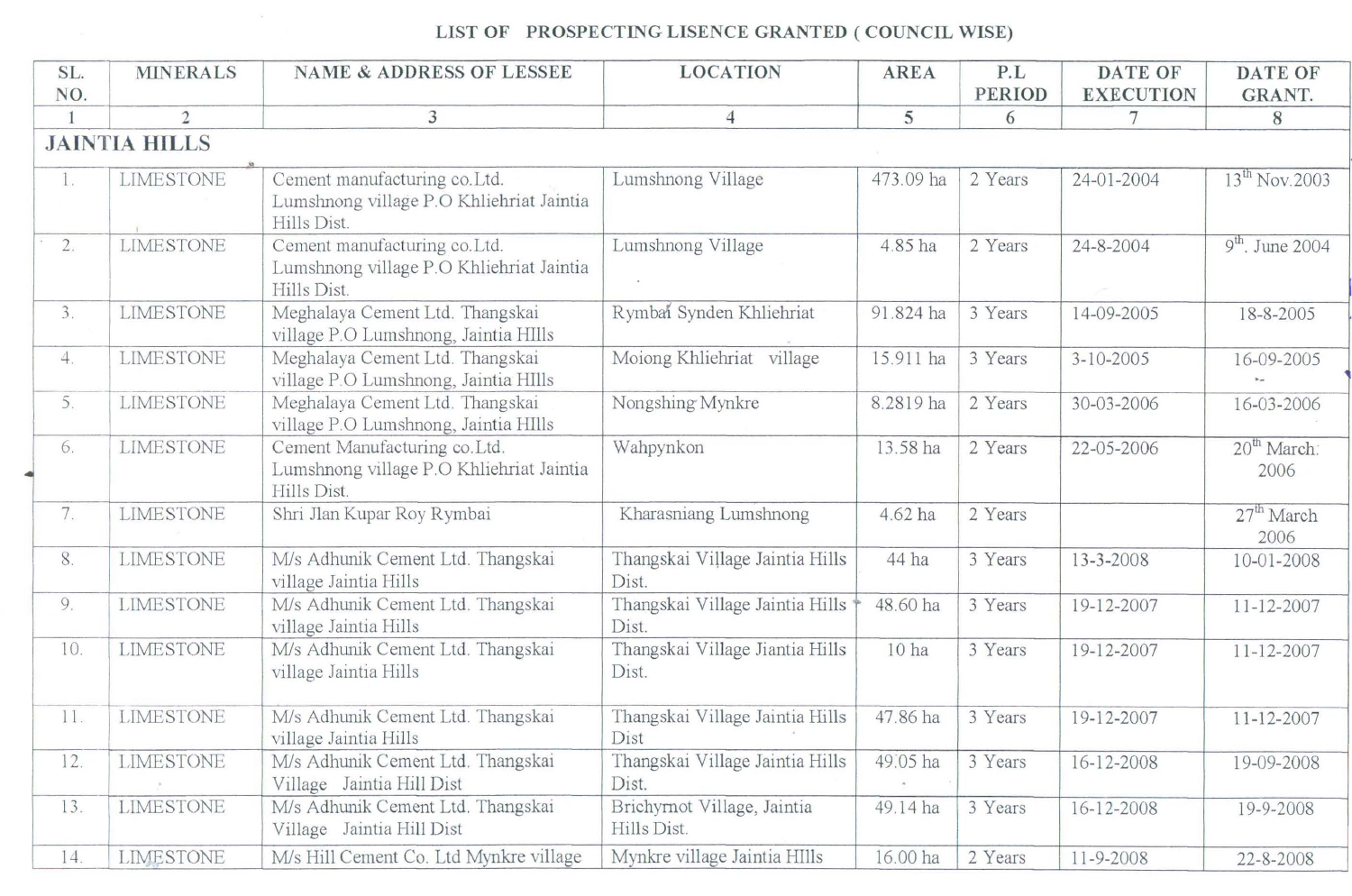

| 15 | <b>LIMESTONE</b>                                               | M/s Hill Cement Co. Ltd Mynkre village                                                                     | Mynkre village Jaintia HIlls                                                 | 40.2 ha          | 2 Years | 11-9-2008       | 22-08-2008      |
|----|----------------------------------------------------------------|------------------------------------------------------------------------------------------------------------|------------------------------------------------------------------------------|------------------|---------|-----------------|-----------------|
| 16 | <b>LIMESTONE</b>                                               | M/s Adhunik Cement Ltd. Thangskai<br>Village Jaintia Hill Dist                                             | Thangskai Village Jaintia Hills<br>Dist.                                     | 30.11 ha         | 3 Years | 2.4.2009        | 8-6-2009        |
| 17 | <b>LIMESTONE</b>                                               | M/s Star Cement Meghalaya Ltd.                                                                             | Brishyrnot Jaintia Hills<br>District                                         | 427.00 ha        | 3 Years | $9 - 10 - 2009$ | $9 - 10 - 2009$ |
| 18 | <b>LIMESTONE &amp;</b><br><b>SHALE</b>                         | M/s Rangtong Mines Pvt. Ltd.                                                                               | Sutnga Elaka Jaintia Hills<br>District                                       | 218 ha           | 3 Years | 16-02-2010      | 16-02-2010      |
| 19 | <b>SHALE</b>                                                   | M/S Adhunik Cement Ltd.                                                                                    | Thangskai Jaintia Hills<br>District Meghalaya                                | 10 <sub>ha</sub> | 3 Years | $2 - 11 - 2009$ | 26-11-2009      |
| 20 | <b>SHALE</b>                                                   | Cement manufacturing co.Ltd.<br>Lumshnong village P.O Khliehriat Jaintia<br>Hills Dist.                    | Tongseng village Jaintia Hills<br>District                                   | 9.47 ha          | 3 years | 07-07-2010      | 09-06-2010      |
| 21 | <b>SHALE</b>                                                   | M/s Star Cement Meghalaya Ltd.                                                                             | Tongseng village Jaintia Hills<br>District                                   | 10.07 ha         | 3 years | 07-07-2010      | 09-06-.2010     |
| 22 | <b>LIMESTONE</b>                                               | M/s Meghalaya Technical Engineers Pvt.<br>Ltd. Regd office Lumshnong P. S.<br>Khliehriat J.Hills District. | Lumshnong Vill Jaintia Hills<br>District                                     | 168.84 ha        | 3 years | 04-05-2010      | 05-022010       |
| 23 | <b>LIMESTONE</b>                                               | Green Valley Industries Ltd. vill.<br>Nongsning P.O Chieruphi Khliehriat<br>J.Hill.Dist.                   | Madan Pyrda Chieruphi vil<br>J.Hills Dist                                    | 15.6 ha          | 2 years | 03-09-2010      | 24-08-2010      |
| 24 | <b>LIMESTONE &amp;</b><br><b>ASSOCIATED</b><br><b>MINERALS</b> | M/s Dronagiri Minerals Pvt. Ltd.                                                                           | Tangnub Block B, Latang<br>valley, Sutnga Elaka, Jaintia.<br>Hills District. | 4.94<br>sq.km    | 2 years |                 | 2.6.2011        |
| 25 | $-d$ o-                                                        | M/s Nagur Minerals Pvt. Ltd.                                                                               | Luti Bomasi, Sutnga Elaka,<br>Jaintia Hills District                         | 6.60<br>sq.km    | 3 years |                 | 2.6.2011        |
| 26 | Limestone                                                      | M/s Amrit Cement Industries Ltd.<br>Opposite Horse Shoe Building Lower<br>Lachumiere Shg.1.                | Umlaper Rymbai Elaka, Jaintia<br>Hills Dist.                                 | $23$ ha          | 3 years | 14.07.2011      | 13.06.2011      |
| 27 | Limestone                                                      | M/s Green valley Industries Ltd.<br>Nongsning vill.P.O. Chiehruphi,<br>J.H.District 793200.                | Surve (Langruh) Lumshnong<br>vill. J.H.District.                             | 44.58 ha         | 3 years |                 | 17.2.2012       |